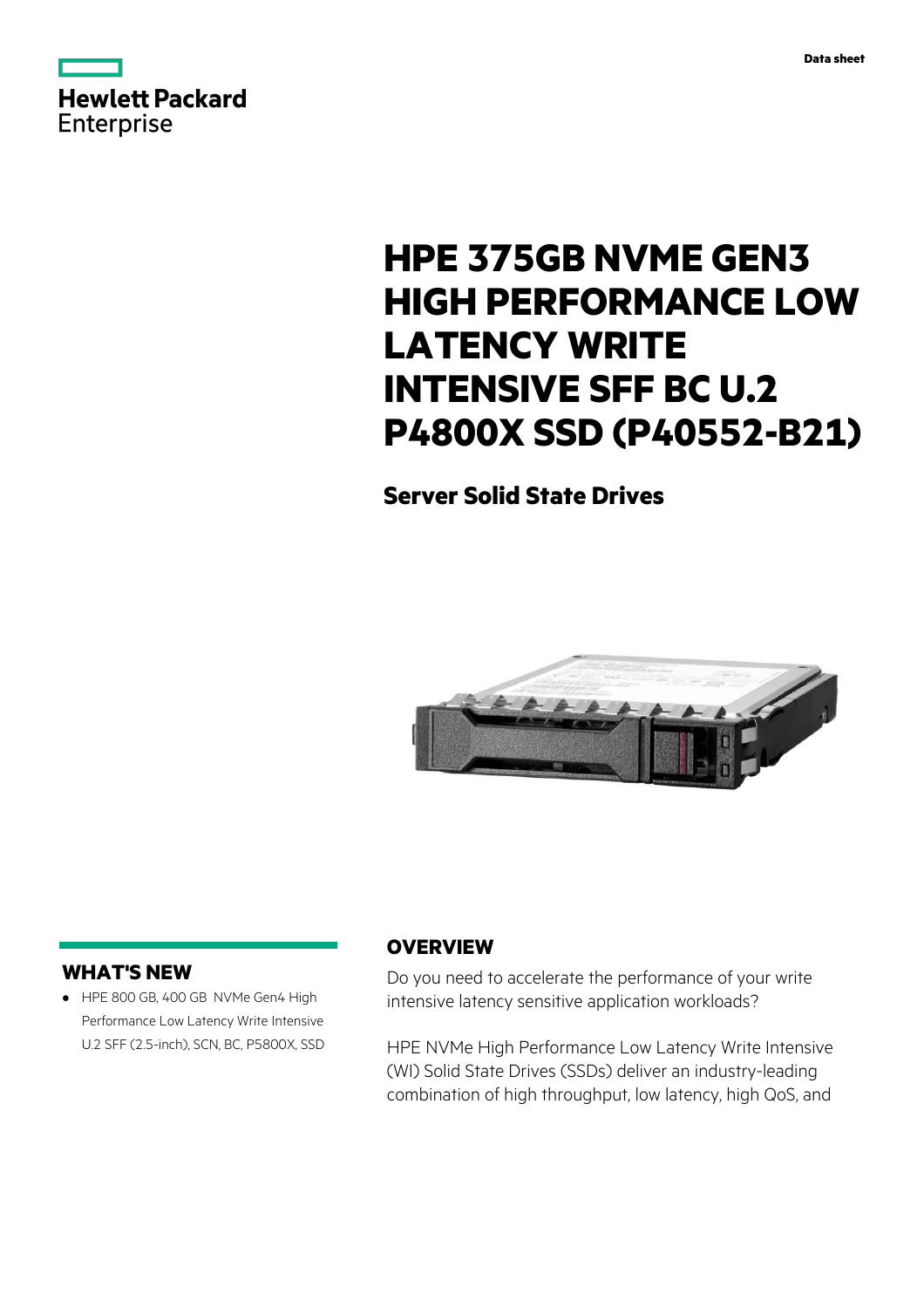high endurance which is optimized to break through data access bottlenecks. HPE NVMe High Performance Low Latency WI SSDs are based on P4800X and P5800X SSDs featuring 3D XPoint technology. They deliver extremely low latency to accelerate applications for fast caching and fast storage to increase scale per server and reduce transaction costs for latency-sensitive workloads.

All HPE SSDs are backed by up to 3.35 million hours of testing and qualification [1] ensuring reliable, high performing drives. HPE Digitally Signed Firmware prevents unauthorized access to your data by providing the assurance that drive firmware comes from a trusted source.

### **FEATURES**

#### **High Performance, Exceptional Reliability, and Efficiency for Faster Business Results**

HPE NVMe High Performance Low Latency Write Intensive (WI) Solid State Drives are ideal for software-defined storage caching tier, big data analytics, online transaction processing (OLTP), cloud computing, high performance compute, and artificial intelligence.

Achieve higher IOPS to enhance the performance of your data center.

Maintain data accuracy with full data-path error detection.

Choose from a broad portfolio of enhanced solutions in a wide variety of capacities.

HPE NVMe High Performance Low Latency WI SSDs.

#### **HPE Continues to Enhance its SSD Portfolio by Offering NVMe PCIe Gen3 and Gen4 U.2 SSDs**

HPE NVMe PCIe Gen3 and Gen4 U.2 SSDs deliver higher performance for server-storage solutions to better meet the challenges within high performance workloads.

HPE NVMe PCIe Gen3 and Gen4 U.2 SSDs are compatible with NVMe U.2 SSD backplanes on HPE Gen10 and Gen10 Plus servers.

#### **Access Data Faster for Greater Insights with HPE NVMe High Performance Low Latency WI SSDs**

Provides outstanding performance and high endurance – with either 30 or 100 Drive Writes per Day (DWPD).

Designed to deliver matched, balanced read and write performance in both IOPS and throughput-based workloads that demand low latency.

Accelerates applications for fast caching and fast storage to increase scale per server and reduce transaction costs for latency-sensitive workloads.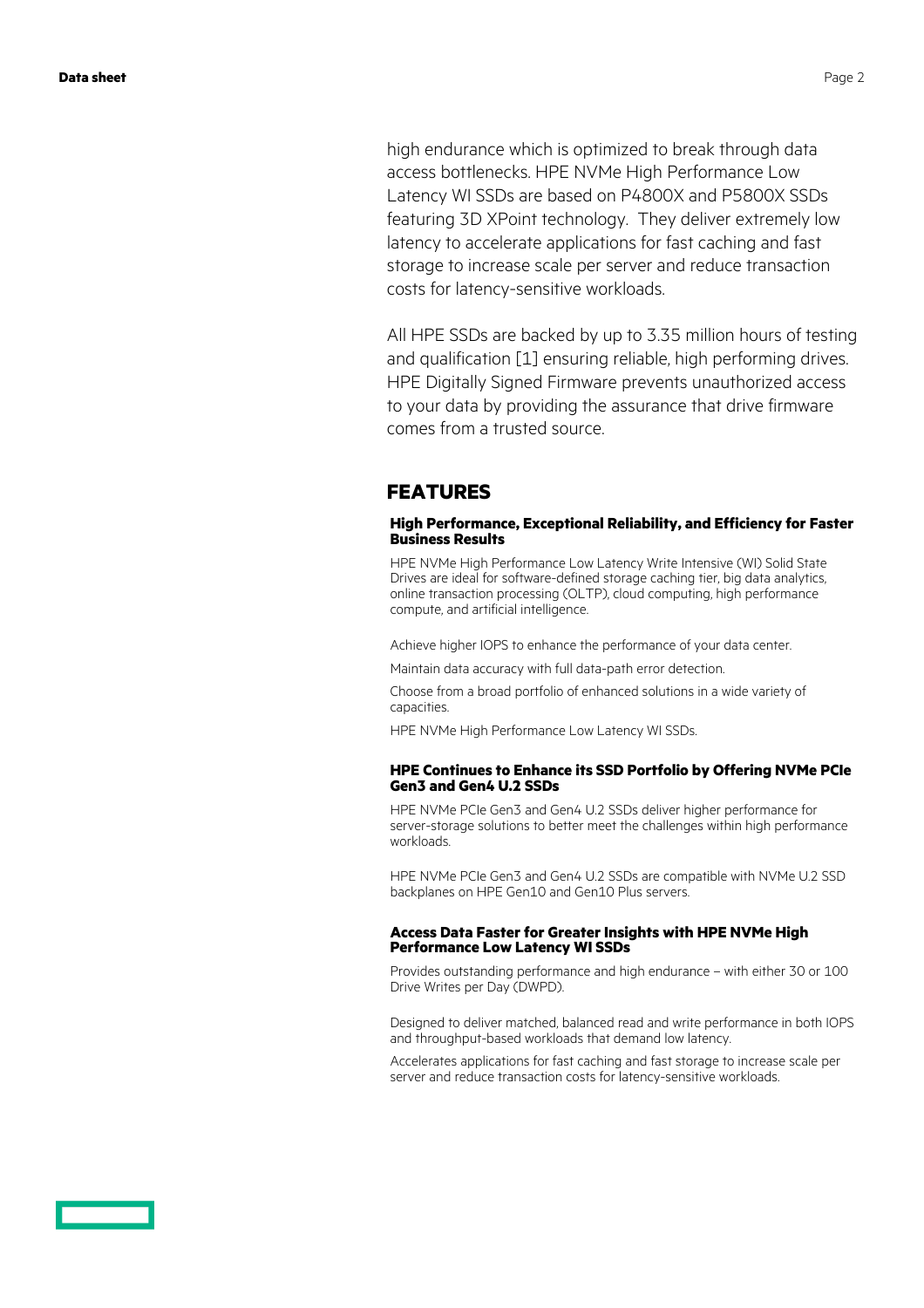### **Technical specifications HPE 375GB NVMe Gen3 High Performance Low Latency Write Intensive SFF BC U.2 P4800X SSD**

| <b>Product Number</b>                        | P40552-B21                                                                                                                                                                                                                                                                                                           |
|----------------------------------------------|----------------------------------------------------------------------------------------------------------------------------------------------------------------------------------------------------------------------------------------------------------------------------------------------------------------------|
| <b>Lifetime Writes</b>                       | 20,500                                                                                                                                                                                                                                                                                                               |
| <b>Endurance DWPD (Drive Writes Per Day)</b> | 30                                                                                                                                                                                                                                                                                                                   |
| <b>Read IOPS</b>                             | Random Read IOPS (4KiB, Q=16)=585,000 Max Random Read IOPS (4KiB)=585,000@Q16                                                                                                                                                                                                                                        |
| <b>Write IOPS</b>                            | Random Write IOPS (4KiB, Q=16)=550,000 Max Random Write IOPS (4KiB)=550,000@Q16                                                                                                                                                                                                                                      |
| <b>Power (Watts)</b>                         | 13                                                                                                                                                                                                                                                                                                                   |
| <b>Plug Type</b>                             | Hot pluggable                                                                                                                                                                                                                                                                                                        |
| <b>Height</b>                                | 15mm                                                                                                                                                                                                                                                                                                                 |
| Warranty                                     | HPE Solid State Drives and Add-In Cards have a standard 3/0/0 warranty<br>Customer Self Repair (CSR) subject to maximum usage limitations. Maximum usage limit is the maximum<br>amount of data that can be written to the drive. Drives that have reached this limit will not be eligible for<br>warranty coverage. |